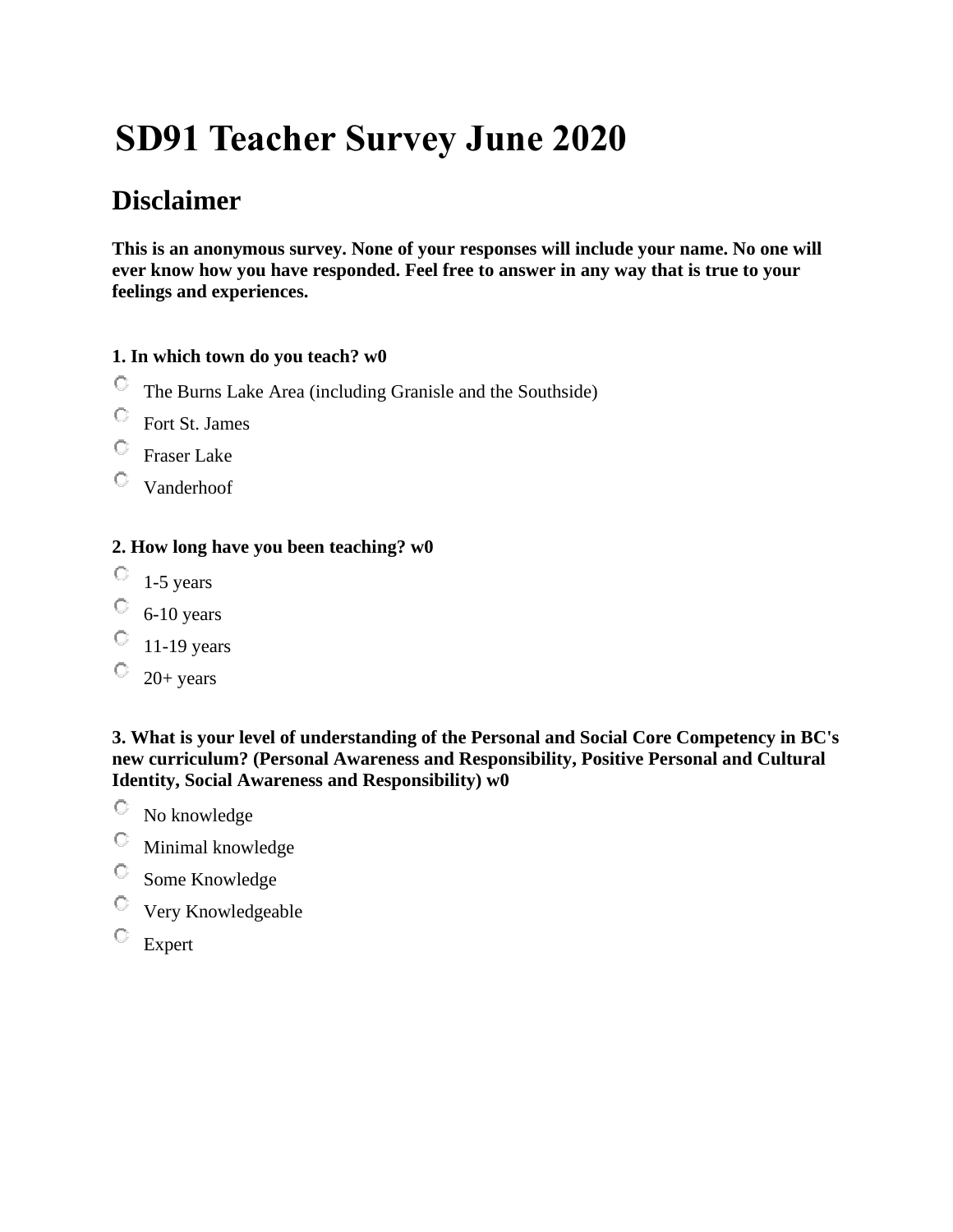#### **4. What additional supports would be helpful to teach the Personal and Social Core Competency? w0**

- O Professional Development
- O. Teacher Resources
- Other (please specify)

**5. Do you feel like the Personal and Social Core Competency can easily be included into the curriculum you teach? w0**

 $\Box$ Yes

П. No

| Other (please specify) |
|------------------------|
|                        |

**6. Would you feel competent to teach about Equity and Social Justice issues as they relate to gender, race, religion, sexual orientation, ability, and social class?**

**On a scale from 1 (not competent) to 5 (extremely competent), please rate how prepared you are to teach in the following subject areas: w0**

|                                    | 1 - Unsure                      | $2 - Not$<br>Competent               | 3 - Somewhat<br>Competent                                          | 4 - Competent                          | 5 - Extremely<br>Competent                          |
|------------------------------------|---------------------------------|--------------------------------------|--------------------------------------------------------------------|----------------------------------------|-----------------------------------------------------|
| Race                               | Race 1 -<br>Unsure              | Race 2 -<br><b>Not</b><br>Competent  | U<br>Race 3 -<br>Somewhat<br>Competent                             | Race 4 -<br>Competent                  | Race 5 -<br>Extremely<br>Competent                  |
| Ability                            | Ability 1 -<br>Unsure           | Ability 2 -<br>Not<br>Competent      | Ability $3 - \bigcirc$<br>Somewhat<br>Competent                    | Ability 4 -<br>Competent               | Ability 5 -<br>Extremely<br>Competent               |
| Sexual Orientation Orientation 1 - | Sexual<br>Unsure                | Sexual<br><b>Not</b><br>Competent    | Sexual<br>Orientation 2 - Orientation 3 -<br>Somewhat<br>Competent | Sexual<br>Orientation 4 -<br>Competent | Sexual<br>Orientation 5 -<br>Extremely<br>Competent |
| <b>Social Class</b>                | Social<br>$Class 1 -$<br>Unsure | Social<br>Class 2 - Not<br>Competent | Social<br>Class $3 -$<br>Somewhat<br>Competent                     | Social<br>Class 4 -<br>Competent       | Social<br>Class $5 -$<br>Extremely<br>Competent     |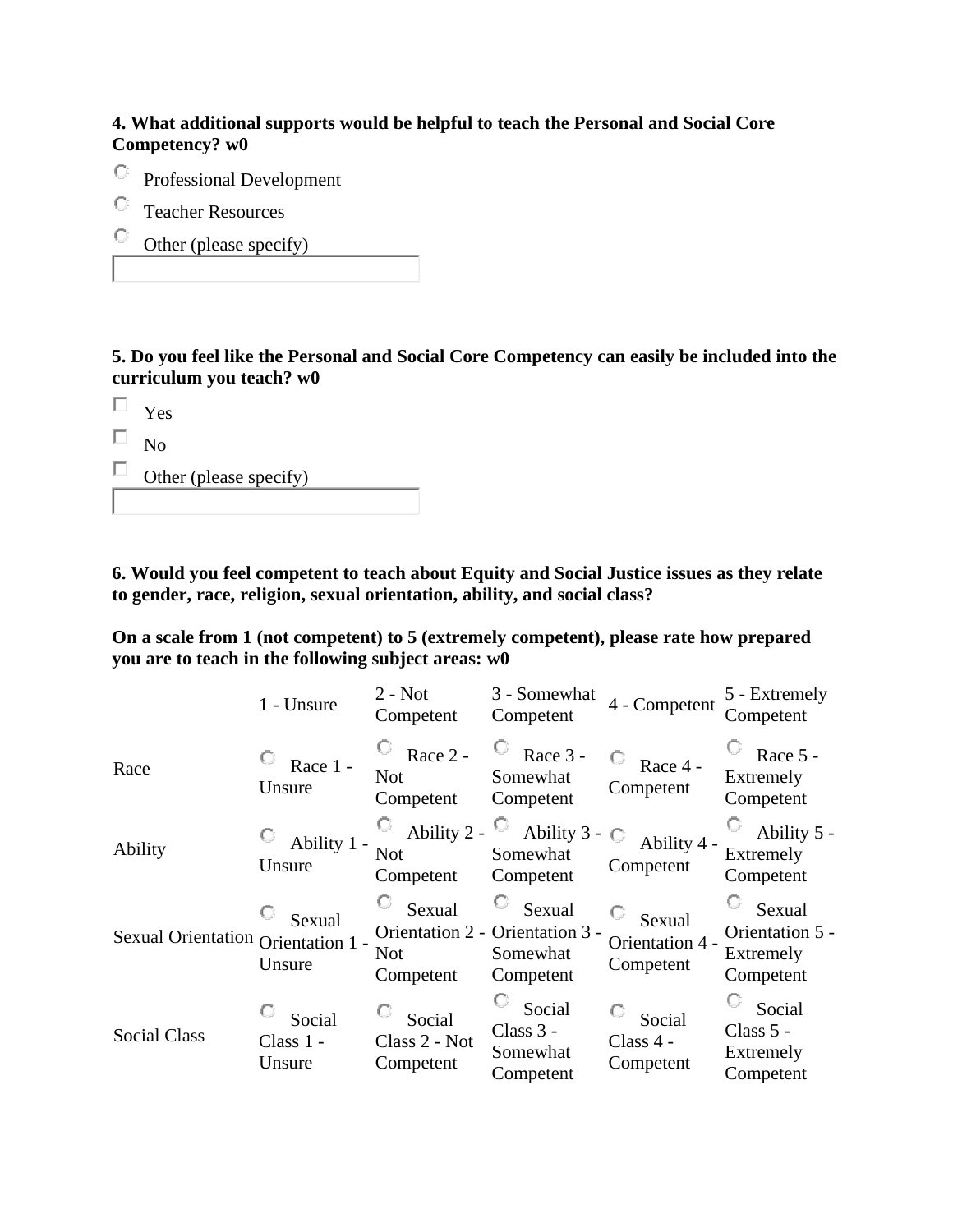|                 | 1 - Unsure                       | $2 - Not$<br>Competent                            | 3 - Somewhat<br>Competent                       | 4 - Competent                                                   | 5 - Extremely<br>Competent                       |
|-----------------|----------------------------------|---------------------------------------------------|-------------------------------------------------|-----------------------------------------------------------------|--------------------------------------------------|
| Religion        | $\circ$ Religion 1<br>- Unsure   | - Not<br>Competent                                | - Somewhat<br>Competent                         | Religion 2 $\circ$ Religion 3 $\circ$ Religion 4<br>- Competent | Religion 5<br>- Extremely<br>Competent           |
| Gender Identity | Gender<br>Identity 1 -<br>Unsure | Gender<br>Identity 2 -<br><b>Not</b><br>Competent | Gender<br>Identity 3 -<br>Somewhat<br>Competent | Gender<br>Identity 4 -<br>Competent                             | Gender<br>Identity 5 -<br>Extremely<br>Competent |

### **7. Do you feel it is the responsibility of educators to know about the Indigenous cultures and histories of this region? w0**

- Strongly Agree
- O Agree
- $\circ$  Unsure
- $\overline{\mathbb{O}}$  Disagree
- $\mathbf C$ Strongly Disagree

**8. To what extent do you feel you have received the training to be culturally aware of the history of Indigenous people in Canada and this region specifically? Please explain. w0**

- $\circ$ No training
- $\mathbf C$ Some training
- $\circlearrowright$ Adequate Training
- Other (please specify)

# **9. In your experience, what has helped Indigenous students succeed in your school? w0**